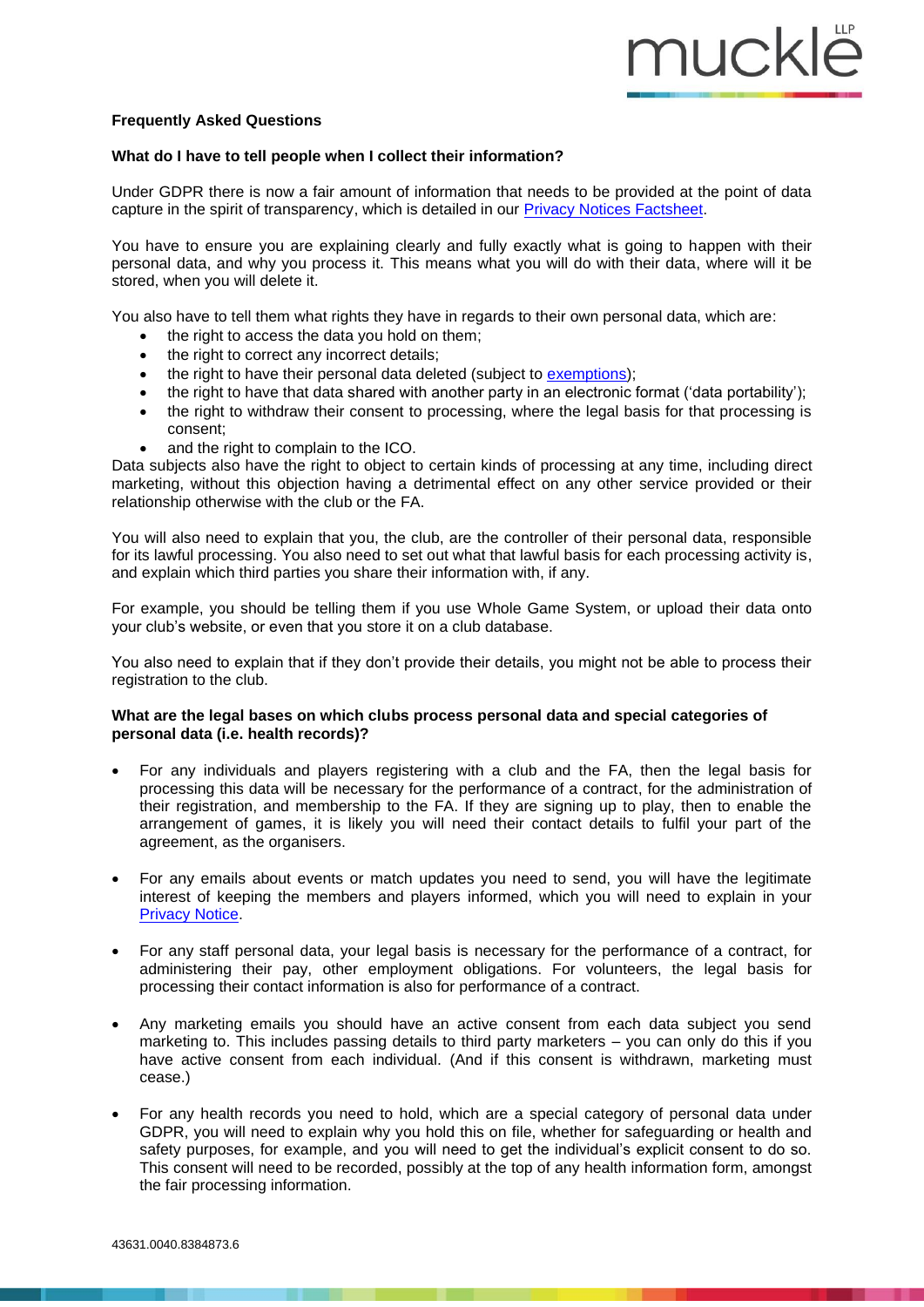If you have any types of data for any other purposes, then you will need to assess why you have this data. If you don't have a valid reason for processing it, then you should think about deleting it. Full guidance on lawful bases is on the [ICO website.](https://ico.org.uk/for-organisations/guide-to-the-general-data-protection-regulation-gdpr/lawful-basis-for-processing/consent/)

mucklë

### **How long should I keep information for?**

The official guidance is that data should be stored for as long as necessary for the processing. This means that once a player leaves the club or otherwise ends his membership with the FA, then personal data collected for the purposes of notifying them of matches or team news should be deleted.

You should have a clear, and it can be very simple, retention policy that staff or volunteers who deal with personal data are aware of. The guidance does not specify exactly how long this should be, but it should be reasonable and proportionate.

There are exceptions to this to be aware of.

If any investigations are pending, then you may have a legitimate interest to store it for longer until this is complete.

Staff payment data is generally kept for seven years for tax reasons.

Some bits of data may need to be kept for longer. For example, written contracts may need to be stored for a certain amount of years after the contract ends, so while you may have one copy of a player's contract filed in a secure location, there is no reason to keep this contact information elsewhere, i.e. on a database.

Insurers may also impose certain document retention periods, so you should check any existing or potential policies for this when determining you retention procedures.

### **What about the information I put on Whole Game System – what do I need to tell individuals about that?**

As part of your fair processing or privacy notice at the point you collect the data, you should tell the individuals you will be entering their data into Whole Game System, and that this means you will be sharing it with the County FA and league. You should tell them why you're doing this. If this is not strictly necessary for their registration then they can object to you doing this. You should also point them to the privacy policy for Whole Game System. You should advise players that their data will still remain on Whole Game System and it is their responsibility to contact the County FA for further information or deletion. Clubs cannot delete this data on behalf of the individual.

## **What sort of security do we need to have?**

The security processes need to be appropriate to your organisation. That means if you have paper records, they should be kept in a locked cabinet in a secure building, and only authorised staff or volunteers should have access. If you do keep personal data on a computer, the computer needs to be password protected, and ideally the data files themselves. This can be something as simple as having a password on an Excel spreadsheet. Again, only authorised (and appropriate) staff or volunteers should know what this password is. If you are processing data via a cloud hosting memory service, or on the internet, then you need to have good quality and routinely updated anti-virus and security software.

Authorised staff and volunteers with access to personal data should also be aware of their duty to keep this information confidential, and you should train these staff and volunteers to be aware that wherever they are collecting or processing personal data they must be taking care to keep it secure and confidential.

**How do I find out if any of the information we have is stored overseas?**